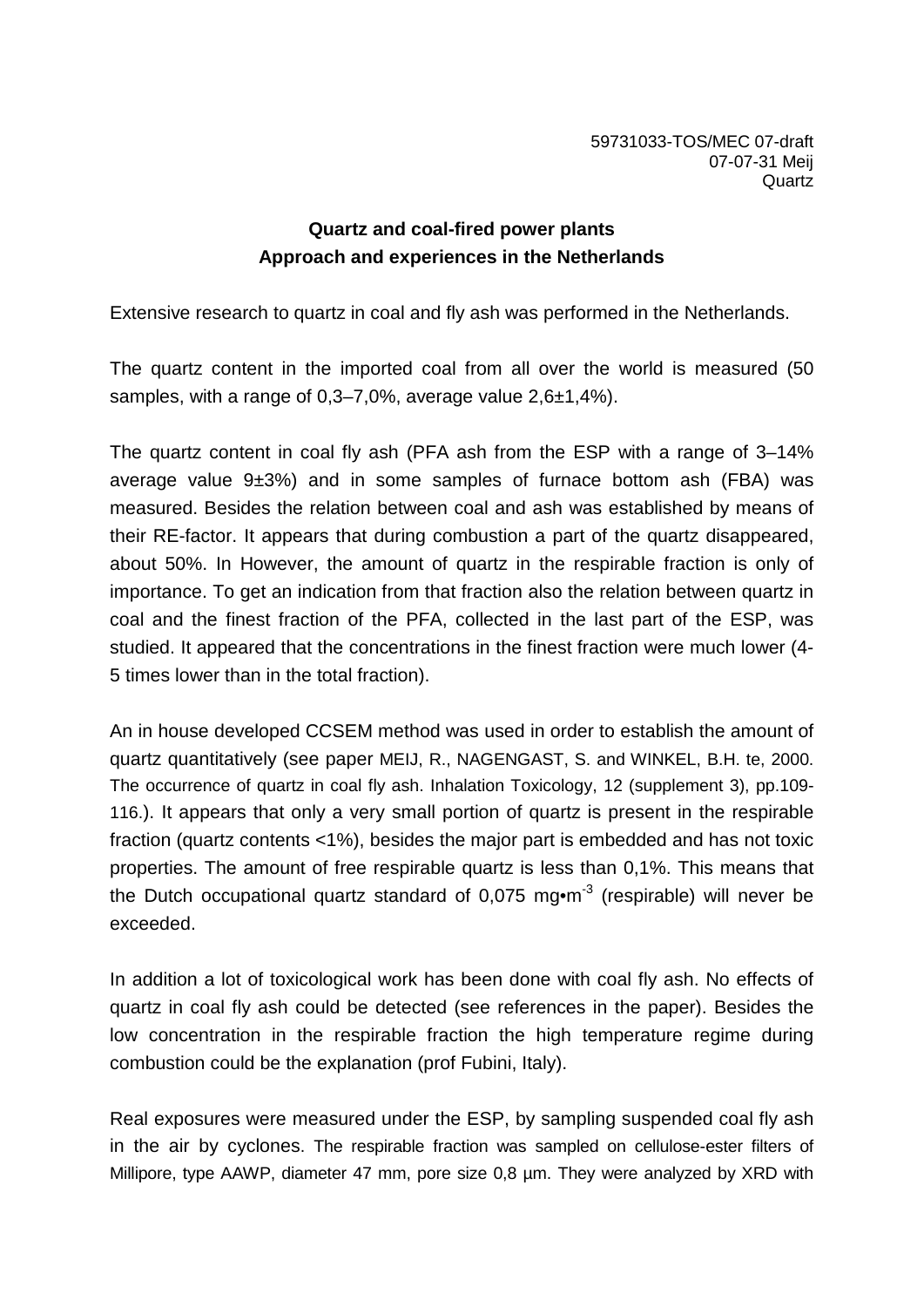silver layer to enhanced the sensitivity. The cyclones collected only the respirable fraction. The results were published in the following report:

Amount of  $\alpha$ -quartz in suspended respirable coal fly ash (in Dutch Gehaltes aan  $\alpha$ -kwarts in zwevend respirabel poederkoolvliegas) Authors: Dr. R. Meij en J.H.M. Overbeek Kema report number 65033.300-KST/MAT 97-6538. The main table and summary of this report is given below:

respirable dust  $\qquad \qquad$  quartz (in respirable dust) Amount of dust on filter concentration in air Amount on | content | Air concentration filter  $<sup>1</sup>$ </sup>  $\lim_{m \to \infty}$  in mg•m<sup>-3</sup> in mg in % mg•m<sup>-3</sup> Number of measurments ( duplo included) 19 | 19 | 10<sup>2)</sup> | 19 | 19 | 19 | 10<sup>2)</sup> Geometrical mean 0,06 0,0005 Arithmetical mean 2,3 0,08 0,03 1,0 0,001 standard deviation 1,5 0,06 0,05 0,8 0,002 variation coefficient (in %) 63 75 144 79 147 Minimum value | 0,9  $\vert$  0,02  $\vert$  0,02  $\vert$  0,003  $\vert$  0,3  $\vert$  0,00005 0,00008 Maximum value 6,3 0,21 0,18 0,19 3,0 0,0065 0,0052

Table 1 Results of measurement of suspended respirable dust under the ESP

<sup>1)</sup> blanc value filter  $<$  3 µg

 $2)$  in this column for the in duplo measurements mean geometrical values are used

## **Summary**

A measuring program is performed at power station Gelderland unit 13, Amer Power station unit 8 and Maasvlakte Power station unit 2 in the months June and July. Under the hoppers of the ESP suspended respirable dust is collected. Three samplings per unit in duplo between 8 o'clock and 20 o'clock were performed.

Sampling of respirable dust was the purpose of this program in order to measure the quartz content. Besides, an impression of respirable dust concentrations and quartz concentrations under stationary conditions.

Ir appears that the concentrations respirabel quartz under the hoppers of the ESP lie between 0,00008 en 0,005 mg•m<sup>-3</sup> with a geometrical mean value of 0,0005 mg•m<sup>-3</sup>. These values lie